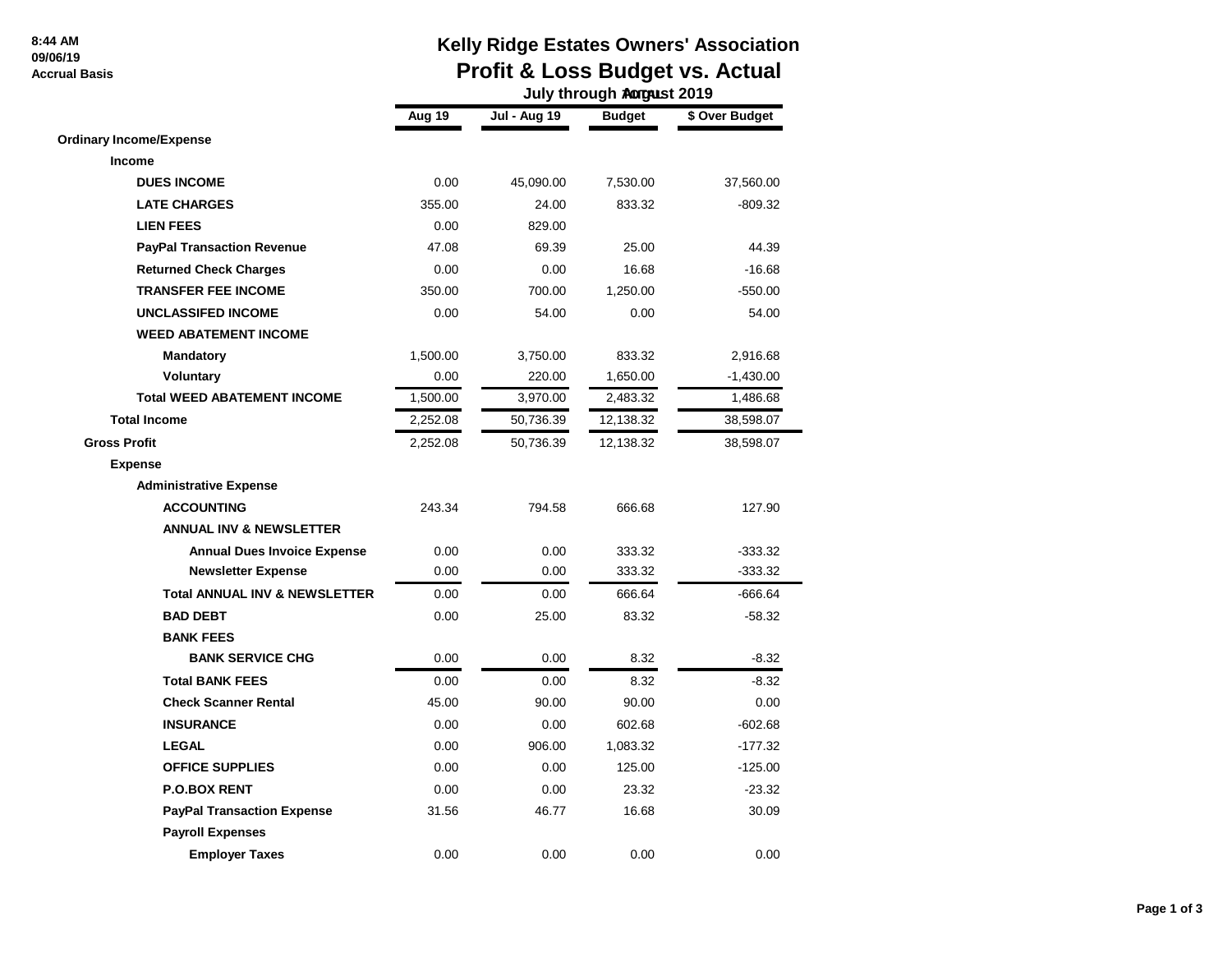#### **8:44 AM 09/06/19 Accrual Basis**

## **Kelly Ridge Estates Owners' Association Profit & Loss Budget vs. Actual July through Appearst 2019**

|                                            | งนาง แก่งนิษูก พันธุ์นอเ 2013 |                     |               |                |  |
|--------------------------------------------|-------------------------------|---------------------|---------------|----------------|--|
|                                            | Aug $19$                      | <b>Jul - Aug 19</b> | <b>Budget</b> | \$ Over Budget |  |
| <b>Mileage Reimbursement</b>               | 0.00                          | 0.00                | 0.00          | 0.00           |  |
| Wages                                      | 0.00                          | 0.00                | 0.00          | 0.00           |  |
| <b>Payroll Expenses - Other</b>            | 0.00                          | 0.00                | 0.00          | 0.00           |  |
| <b>Total Payroll Expenses</b>              | 0.00                          | 0.00                | 0.00          | 0.00           |  |
| <b>POSTAGE</b>                             |                               |                     |               |                |  |
| <b>BULK PERMIT FEE</b>                     | 0.00                          | 0.00                | 39.18         | $-39.18$       |  |
| <b>POSTAGE - Other</b>                     | 0.00                          | 0.00                | 150.00        | $-150.00$      |  |
| <b>Total POSTAGE</b>                       | 0.00                          | 0.00                | 189.18        | $-189.18$      |  |
| <b>PRINTING</b>                            | 0.00                          | 0.00                | 50.00         | $-50.00$       |  |
| <b>Rent Expense</b>                        | 425.00                        | 1,275.00            | 850.00        | 425.00         |  |
| <b>TELEPHONE &amp; INTERNET</b>            | 150.64                        | 301.28              | 333.32        | $-32.04$       |  |
| <b>Utilities</b>                           | 87.19                         | 248.13              | 91.68         | 156.45         |  |
| <b>Total Administrative Expense</b>        | 982.73                        | 3,686.76            | 4,880.14      | $-1,193.38$    |  |
| <b>AUTO/MILEAGE EXPENSE</b>                | 0.00                          | 58.58               | 0.00          | 58.58          |  |
| <b>Bank Service Charges</b>                | 0.00                          | 0.00                | 0.00          | 0.00           |  |
| <b>Communications and Event Exp.</b>       |                               |                     |               |                |  |
| <b>SPECIAL EVENTS</b>                      |                               |                     |               |                |  |
| <b>Annual Meeting Expense</b>              | 0.00                          | 0.00                | 66.68         | -66.68         |  |
| <b>CHRISTMAS TREE LIGHTING</b>             | 0.00                          | 0.00                | 50.00         | $-50.00$       |  |
| <b>Meet &amp; Greet</b>                    | 0.00                          | 0.00                | 33.32         | $-33.32$       |  |
| <b>Summer BBQ</b>                          | 0.00                          | 0.00                | 33.32         | $-33.32$       |  |
| <b>SPECIAL EVENTS - Other</b>              | 0.00                          | 0.00                | 50.00         | $-50.00$       |  |
| <b>Total SPECIAL EVENTS</b>                | 0.00                          | 0.00                | 233.32        | $-233.32$      |  |
| <b>WEB SITE</b>                            | 0.00                          | 646.70              | 39.18         | 607.52         |  |
| <b>Total Communications and Event Exp.</b> | 0.00                          | 646.70              | 272.50        | 374.20         |  |
| <b>Executive Expenses</b>                  |                               |                     |               |                |  |
| <b>APRIL BALLOT MAILING</b>                | 0.00                          | 0.00                | 416.68        | $-416.68$      |  |
| <b>CLEANUP PROJECT FALL</b>                | 0.00                          | 0.00                | 250.00        | $-250.00$      |  |
| <b>CLEANUP PROJECT SPRING</b>              | 0.00                          | 0.00                | 250.00        | $-250.00$      |  |
| <b>Security</b>                            | 0.00                          | 0.00                | 83.32         | $-83.32$       |  |
| <b>Weed Abatement</b>                      |                               |                     |               |                |  |
| Lots                                       | 1,210.00                      | 8,800.00            | 2,383.32      | 6,416.68       |  |
| <b>Right of Way</b>                        | 0.00                          | 0.00                | 666.68        | $-666.68$      |  |
| <b>Total Weed Abatement</b>                | 1,210.00                      | 8,800.00            | 3,050.00      | 5,750.00       |  |